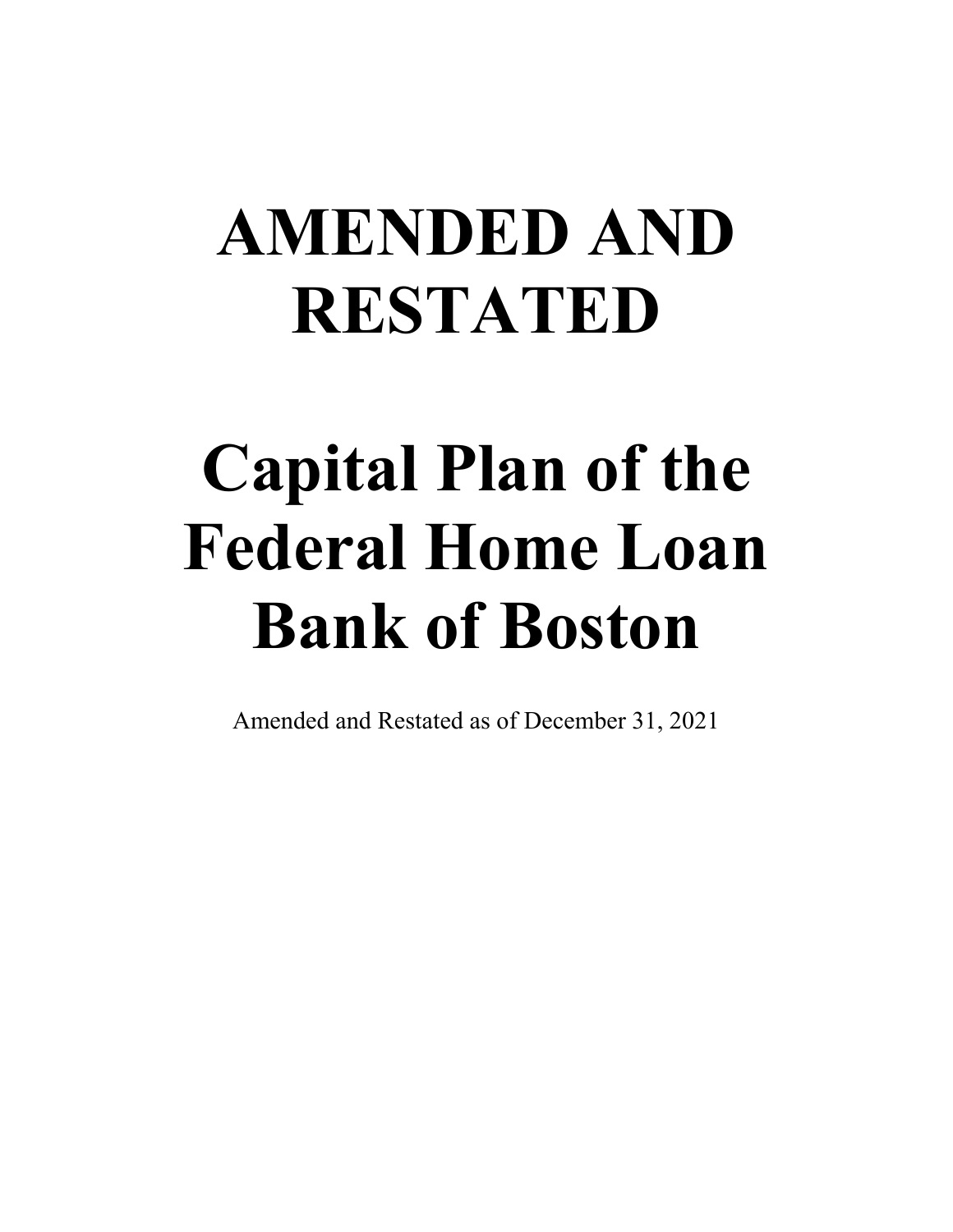| ŞΙ.          |        |                                                                                              |  |
|--------------|--------|----------------------------------------------------------------------------------------------|--|
| I.A.         |        |                                                                                              |  |
| I.B.         |        |                                                                                              |  |
| ŞН.          |        |                                                                                              |  |
| II.A.        |        |                                                                                              |  |
|              |        |                                                                                              |  |
|              |        |                                                                                              |  |
|              |        |                                                                                              |  |
| ŞШ.          |        |                                                                                              |  |
|              | III.A. |                                                                                              |  |
|              |        |                                                                                              |  |
|              |        |                                                                                              |  |
|              |        |                                                                                              |  |
|              |        |                                                                                              |  |
|              |        |                                                                                              |  |
|              |        |                                                                                              |  |
|              |        |                                                                                              |  |
|              |        |                                                                                              |  |
|              |        |                                                                                              |  |
|              |        |                                                                                              |  |
|              |        |                                                                                              |  |
| $S\!I\!V.$   |        |                                                                                              |  |
| <b>IV.A.</b> |        |                                                                                              |  |
|              |        |                                                                                              |  |
|              |        |                                                                                              |  |
|              |        |                                                                                              |  |
|              |        |                                                                                              |  |
|              |        |                                                                                              |  |
|              |        |                                                                                              |  |
|              |        |                                                                                              |  |
|              |        |                                                                                              |  |
|              |        |                                                                                              |  |
| IV.C.        |        |                                                                                              |  |
|              |        |                                                                                              |  |
|              |        |                                                                                              |  |
|              |        | IV.C.3. Prompt Compliance with Adjustments to Membership and Activity-Based Stock Investment |  |
| IV.D.        |        |                                                                                              |  |
|              |        |                                                                                              |  |
|              |        |                                                                                              |  |
|              |        |                                                                                              |  |
| IV.E.        |        |                                                                                              |  |
|              |        |                                                                                              |  |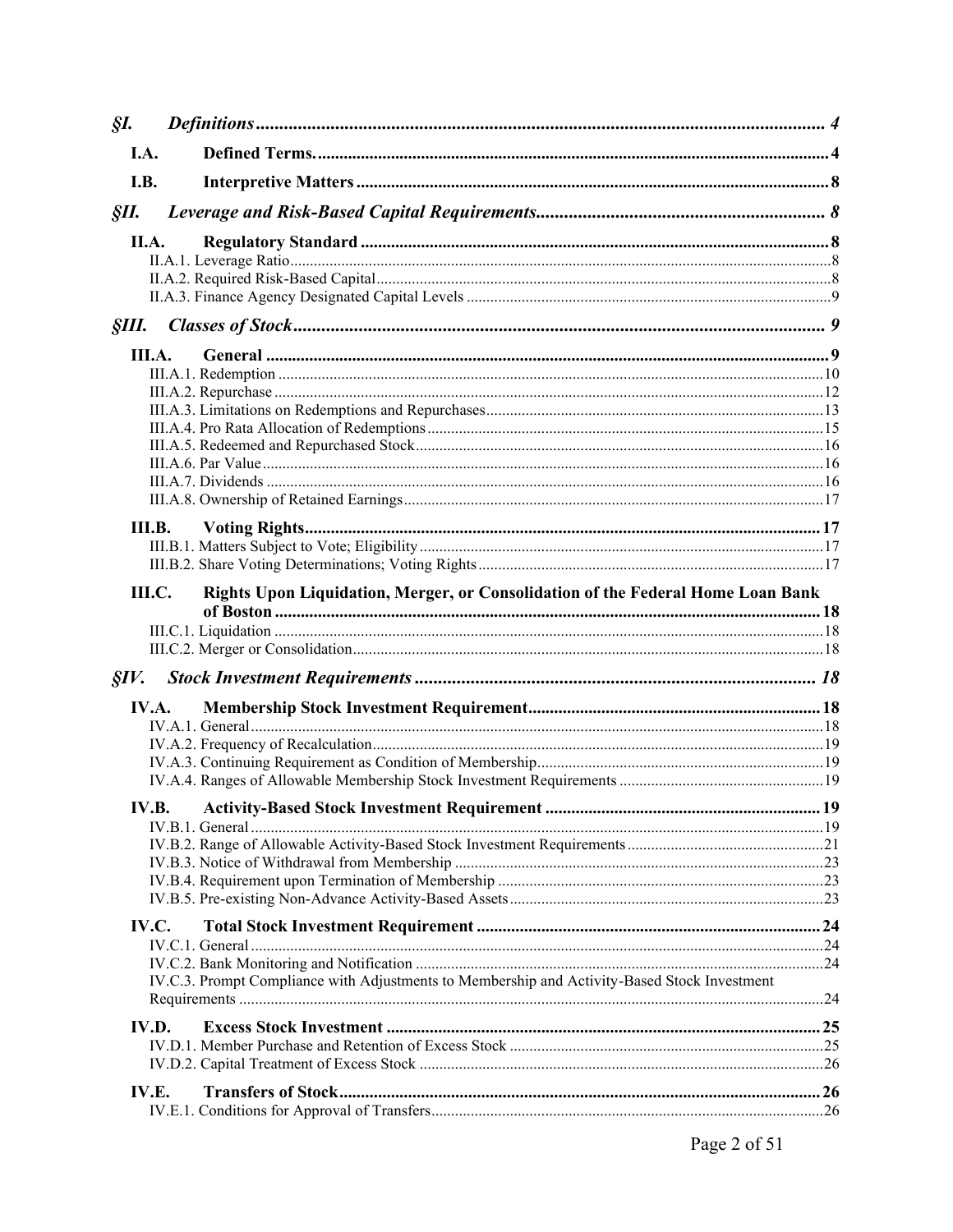| <b>IV.F.</b>  | IV.F.4. Merger or Consolidation of Member into a Member of another FHLBank or into a Nonmember32 |  |  |  |  |
|---------------|--------------------------------------------------------------------------------------------------|--|--|--|--|
| $\delta V$ .  |                                                                                                  |  |  |  |  |
| V.A.          |                                                                                                  |  |  |  |  |
| V.B.          |                                                                                                  |  |  |  |  |
|               |                                                                                                  |  |  |  |  |
|               |                                                                                                  |  |  |  |  |
|               |                                                                                                  |  |  |  |  |
| VI.A.         |                                                                                                  |  |  |  |  |
| VI.B.         |                                                                                                  |  |  |  |  |
|               |                                                                                                  |  |  |  |  |
|               |                                                                                                  |  |  |  |  |
| <b>SVII.</b>  |                                                                                                  |  |  |  |  |
| VII.A.        |                                                                                                  |  |  |  |  |
| VII.B.        |                                                                                                  |  |  |  |  |
| VII.C.        |                                                                                                  |  |  |  |  |
|               |                                                                                                  |  |  |  |  |
|               |                                                                                                  |  |  |  |  |
| VII.D.        | Limitation on Dividends, Stock Purchase and Stock Redemption 43                                  |  |  |  |  |
|               |                                                                                                  |  |  |  |  |
|               |                                                                                                  |  |  |  |  |
| VII.E.        | Termination of Retained Earnings Capital Plan Amendment Obligations 44                           |  |  |  |  |
|               |                                                                                                  |  |  |  |  |
|               |                                                                                                  |  |  |  |  |
|               | VII.E.3. Consequences of an Automatic Termination Event or Vote to Terminate the Agreement 46    |  |  |  |  |
| <b>SVIII.</b> |                                                                                                  |  |  |  |  |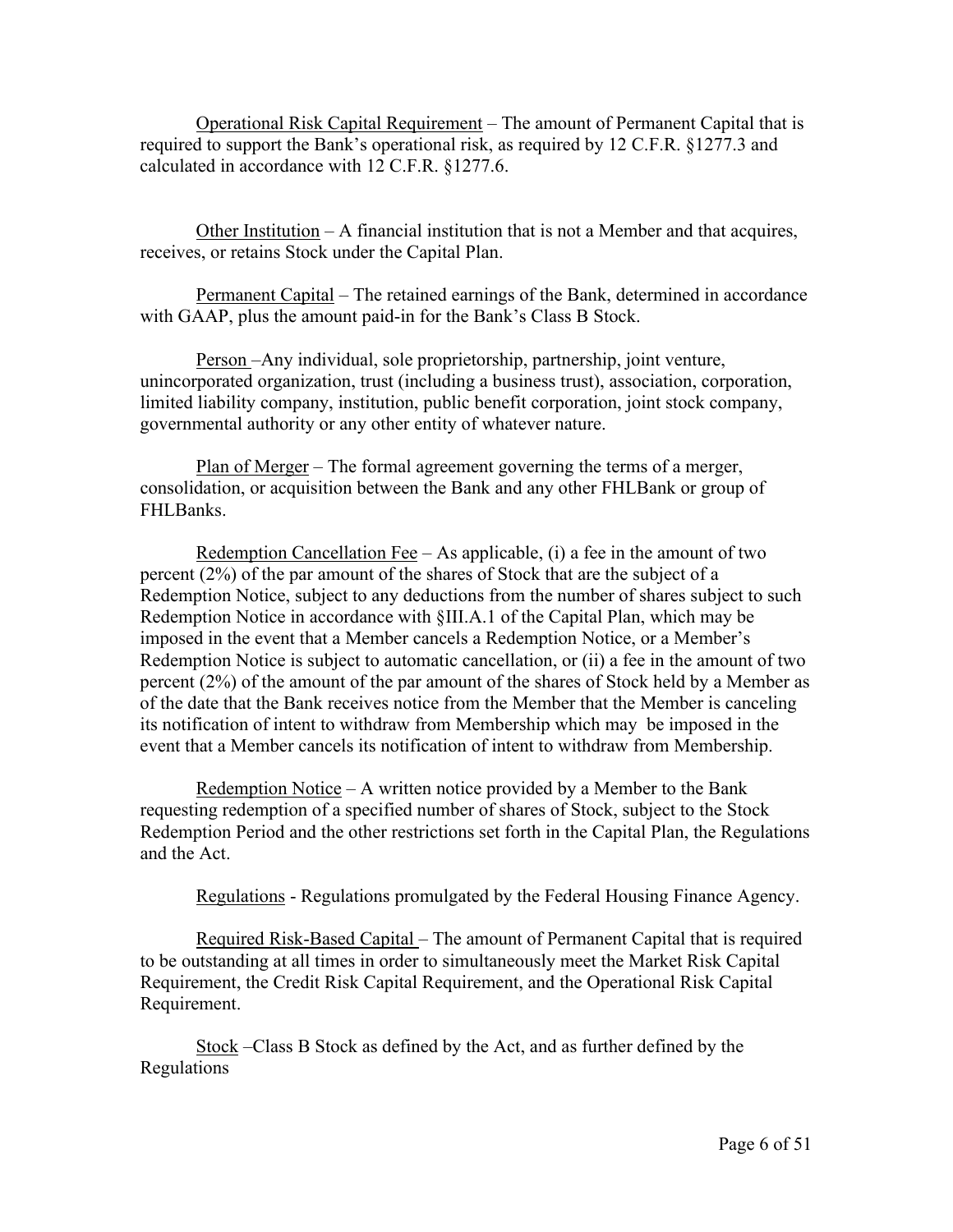Stock Redemption Period – The Class B Stock Redemption Period following: (i) the Bank's receipt of a Member's Redemption Notice to redeem Stock (with such Redemption Notice applicable only to the class and number of shares of Stock that are the subject of such Redemption Notice); (ii) the Bank's (or as applicable, the Finance Agency's) receipt of a Member's written notice to the Bank (or as applicable, the Finance Agency) of intent to withdraw from Membership, or the date of acquisition or receipt of any additional shares of Stock after the Bank's (or as applicable, the Finance Agency's) receipt of such notice, (iii) a Member's termination of Membership as a result of merger or consolidation into a Member of another FHLBank or a nonmember, or the date of acquisition or receipt of any additional shares of Stock after such termination from Membership, (iv) a Member's termination from Membership as a result of the relocation of its principal place of business, or the date of acquisition or receipt of any additional shares of Stock after such termination of Membership, or (v) a Member's involuntary termination from Membership, or the date of acquisition or receipt of any additional shares of Stock after such termination of Membership.

Total Assets  $-$  (i) As determined by the Bank for a Member with a federal or state banking or credit union charter, total assets of the Member as reported in its quarterly regulatory filing; (ii) as determined by the Bank for a Member that is an insurance company under the supervision of the regulator of insurance companies in its state of domicile, the Member's total net admitted assets excluding any separate account, segregated account, and protected cell account assets as reported in its statutory financial statement; and (iii) for the Bank or for any Member other than a Member in (i) or (ii), total assets as determined in accordance with GAAP.

Total Capital – The sum of Permanent Capital, the amount of any general allowance for losses, and the amount of other instruments identified in the Capital Plan that the Finance Agency has determined to be available to absorb losses incurred by the Bank.

Total Stock Investment Requirement – The sum of the Membership Stock Investment Requirement and the Activity-Based Stock Investment Requirement.

Unweighted Leverage Ratio – The ratio of the Bank's Total Capital to Total Assets, wherein the portion of Total Capital that is Permanent Capital is recorded as its book value.

Weighted Leverage Ratio - The ratio of the Bank's Total Capital to Total Assets, wherein the portion of Total Capital that is Permanent Capital is weighted 1.5 times.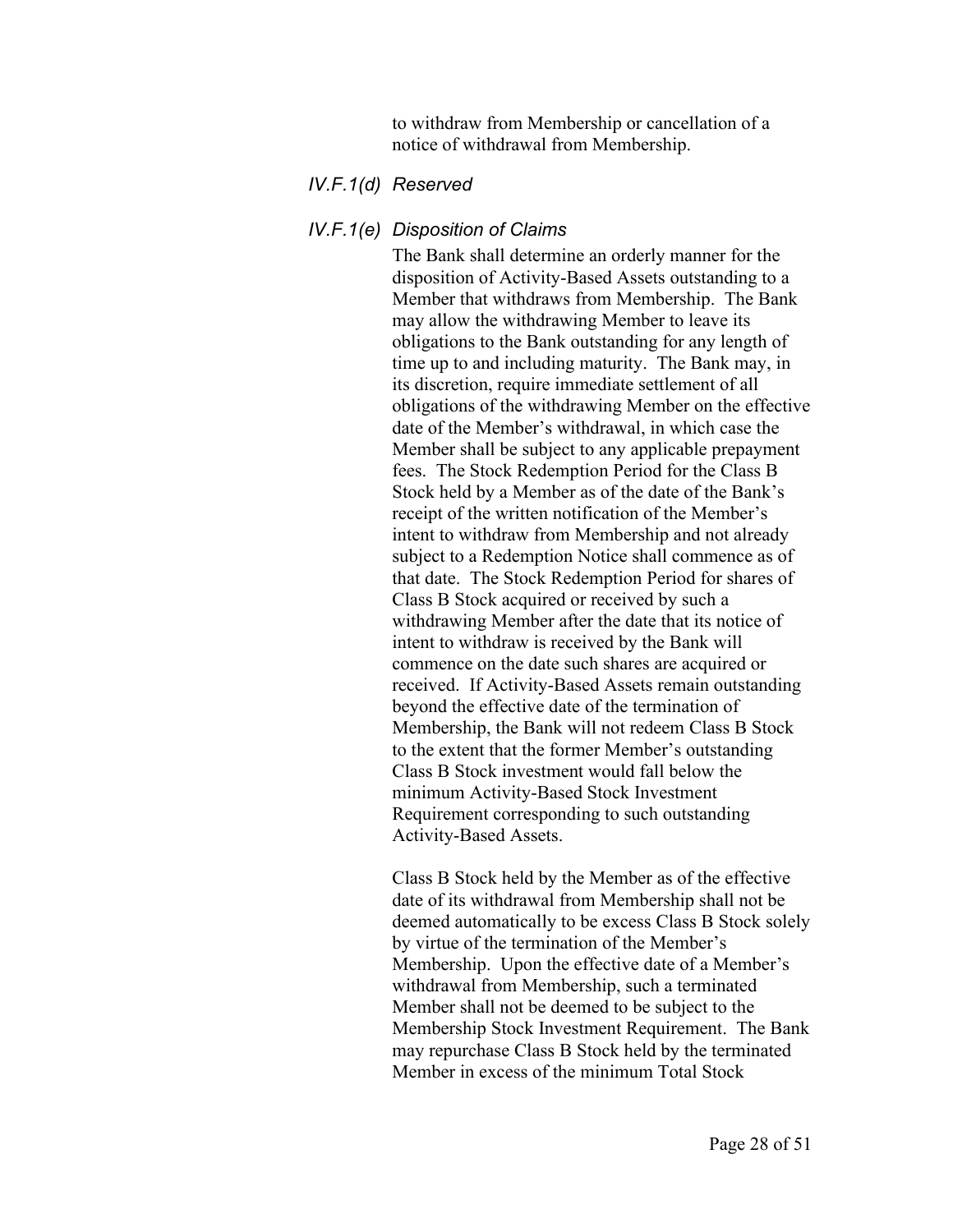Investment Requirement as Activity-Based Assets are extinguished or repurchased by the terminated Member.

#### *IV.F.1(f) Effective Date of Withdrawal*

The Membership of a Member that has submitted a notice of intent to withdraw, and that has not cancelled such notice, shall terminate as of the date on which the last applicable Stock Redemption Period ends for Class B Stock that the Member is required to hold under the Membership Stock Investment Requirement as of the date that the Member's written notification of its intent to withdraw from Membership was received by the Bank.

### <span id="page-28-0"></span>IV.F.2.Involuntary Termination of Membership

### *IV.F.2(a) Written Notification*

The Board of Directors may terminate the Membership of any Member that: (i) fails to comply with any requirement of the Act, any regulation adopted by the Finance Agency, or any requirement of the Capital Plan, (ii) becomes insolvent or otherwise subject to the appointment of a conservator, receiver, or other legal custodian under federal or state law, or (iii) would jeopardize the safety and soundness of the Bank if it were to remain a Member.

### *IV.F.2(b) Access to Benefits of Membership*

A Member whose Membership is terminated involuntarily shall cease being a Member of the Bank as of the date on which the Board of Directors acts to terminate the Membership. After that date the institution whose Membership has been terminated shall have no right to obtain any of the benefits of Membership including access to the Bank's products and services and will no longer have any voting rights, other than as provided in the Regulations, but shall be entitled to receive any dividends declared on its Class B Stock until the Class B Stock is redeemed or repurchased by the Bank.

## *IV.F.2(c) Disposition of Claims*

The Bank shall determine an orderly manner for the disposition of Activity-Based Assets outstanding to a Member whose Membership has been terminated. The Bank may allow the Member whose Membership has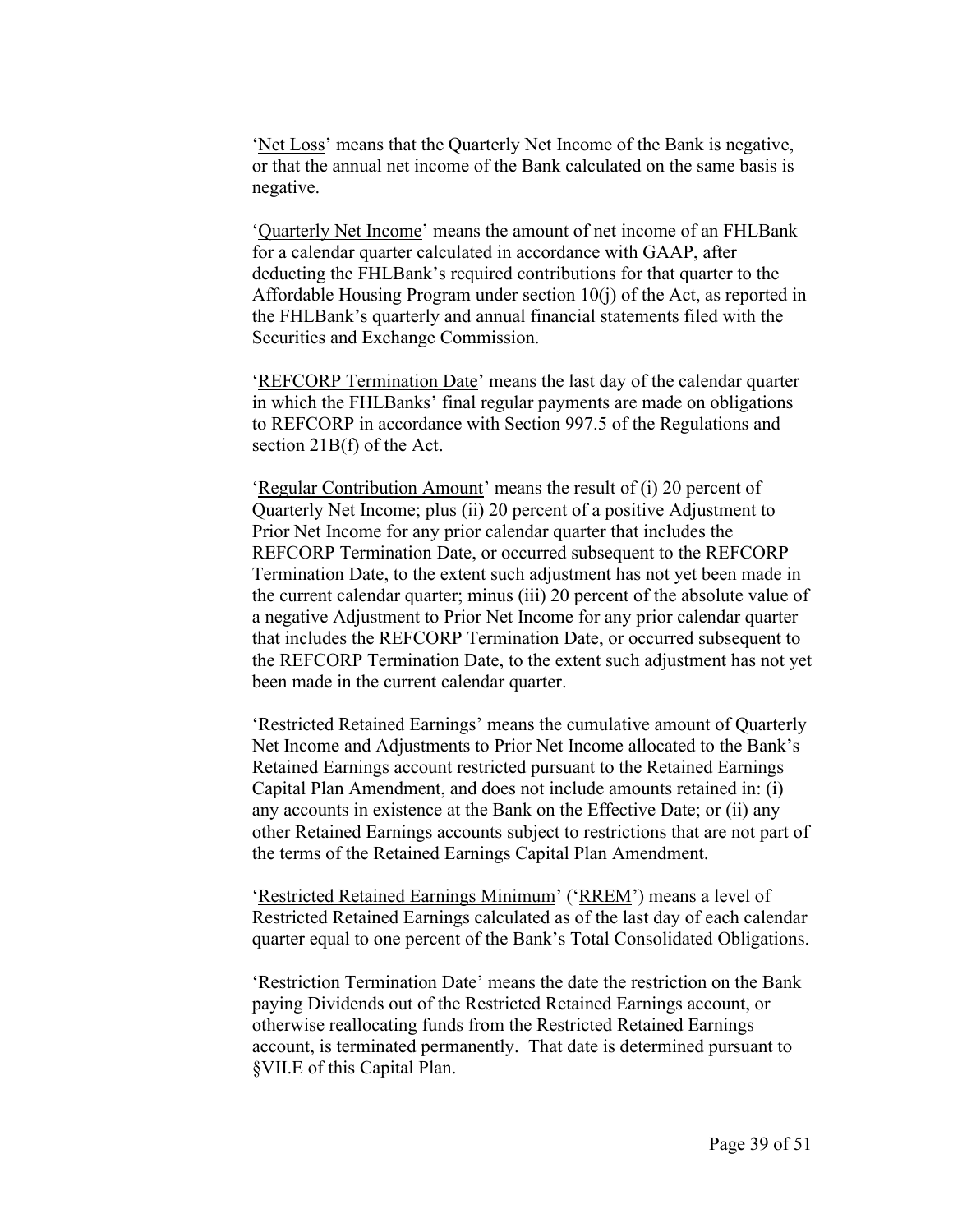'Retained Earnings' means the retained earnings of an FHLBank calculated pursuant to GAAP.

'Retained Earnings Capital Plan Amendment' means the amendment to this Capital Plan, made a part thereof, adopted effective on the Interim Capital Plan Amendment Implementation Date adding [§VII](#page-36-1) to this Capital Plan.

'Special Contribution Amount' means the result of: (i) 50 percent of Quarterly Net Income; plus (ii) 50 percent of a positive Adjustment to Prior Net Income for any prior calendar quarter that includes the REFCORP Termination Date, or occurred subsequent to the REFCORP Termination Date, to the extent such adjustment has not yet been made in the current calendar quarter; minus (iii) 50 percent of the absolute value of a negative Adjustment to Prior Net Income for any prior calendar quarter that includes the REFCORP Termination Date, or occurred subsequent to the REFCORP Termination Date, to the extent such adjustment has not yet been made by the current calendar quarter.

'Stockholder' means: (i) a Member or (ii) an Other Institution.

'System Consolidated Obligation' means any bond, debenture, or note authorized under the Regulations to be issued jointly by the FHLBanks pursuant to Section 11(a) of the Act, as amended, or any bond or note previously issued by the Federal Housing Finance Board on behalf of all FHLBanks pursuant to Section 11(c) of the Act, on which the FHLBanks are jointly and severally liable, or any other instrument issued through the Office of Finance, or any successor thereto, under the Act, that is a joint and several liability of all the FHLBanks.

### <span id="page-39-1"></span><span id="page-39-0"></span>*VII.C. Establishment of Restricted Retained Earnings Account*

#### VII.C.1.Segregation of Account

No later than the REFCORP Termination Date, the Bank shall establish an account in its official books and records in which to allocate its Restricted Retained Earnings, with such account being segregated on its books and records from the Bank's Retained Earnings that are not Restricted Retained Earnings for purposes of tracking the accumulation of Restricted Retained Earnings and enforcing the restrictions on the use of the Restricted Retained Earnings imposed in the Retained Earnings Capital Plan Amendment.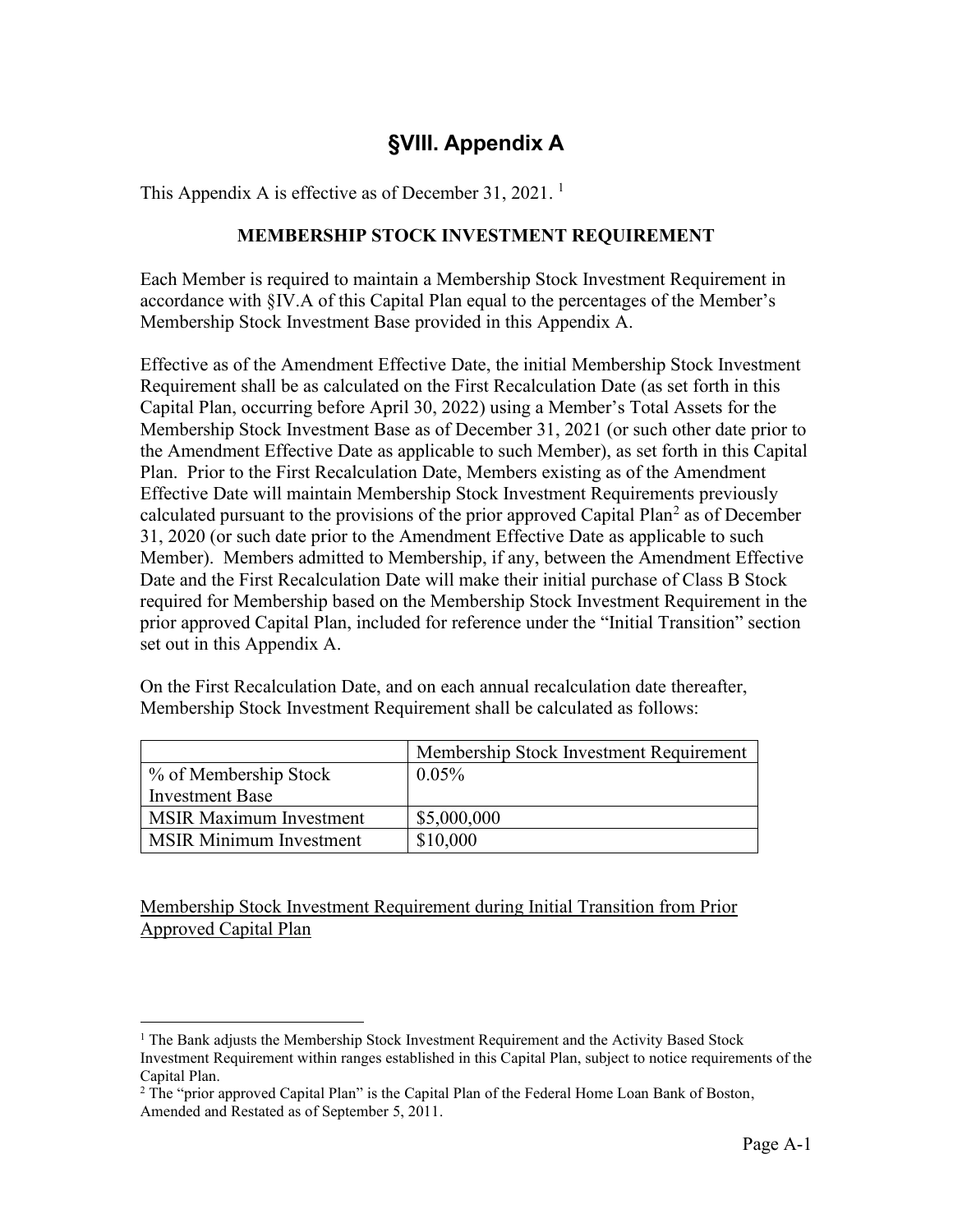Prior to the First Recalculation Date, Membership Stock Investment Requirement and Membership Stock Investment Base shall be as follows (which is excerpted below from the prior approved Capital Plan):

|                        | Membership Stock Investment<br>Requirement |
|------------------------|--------------------------------------------|
| % of Membership Stock  | 0.20%                                      |
| <b>Investment Base</b> |                                            |
| Membership Stock Cap   | \$10,000,000                               |
| Membership Stock Floor | \$10,000                                   |

Membership Stock Investment Base: Prior to the First Recalculation Date, the Membership Stock Investment Base shall be calculated as a summation of nondiscounted values of certain Member assets eligible to secure Advances under Section 10(a)(3) of the Act, as determined by the Bank from call report data and as defined in the Products and Solutions Guide (which forms a part of the Bank's Member Products Policy).<sup>3</sup> Insurance companies and other members that do not submit financial information to a regulatory body through a publicly available call reporting process will be required to submit data directly to the Bank that are similar in substance and time frame to those data filed in thrift, bank, and credit union call reports, including Closed-End Mortgages on One- to Four-Family Dwelling Units; Permanent Mortgages on Five or More Dwelling Units; United States Treasury and Agency Securities (Exclude MBS); Residential MBS Guaranteed by GNMA or Issued by Fannie Mae and Freddie Mac; Residential CMOs issued by or guaranteed by GNMA, Fannie Mae or Freddie Mac; All Other Residential CMOs; and All Other Residential MBS.

<sup>&</sup>lt;sup>3</sup> For Members filing FFIEC 031 or 041 Reports of Condition and Income, the Membership Stock Investment Base would equal the sum of the following line items: Schedule RC-C, lines 1.c.(2)(a) and 1.c.(2)(b) (Closed-end Loans Secured by First and Junior Liens on 1-4 Family Residential Properties), Schedule RC-C, line 1.d (Mortgage Loans Secured by Multifamily (5 or more) Residential Properties), Schedule RC-B, lines 1, 2 (U.S. Treasury and Agency Securities, Excluding Mortgage-backed Securities), Schedule RC-B, lines 4.a.(1), 4.a.(2), 4.b.(1), and 4.b.(2) (Mortgage-backed Securities Guaranteed by Ginnie Mae or Issued by Fannie Mae and Freddie Mac), and Schedule RC-B, lines 4.a.(3) and 4.b.(3) (Other Mortgage-backed Securities). For members filing FFIEC 051 Reports of Condition and Income, the first three items are the same as above, while the last two line items are: Schedule RC-B, Lines 4.a. (1), 4.b (1), and 4.b.(2) (MBS Guaranteed by Ginnie Mae or Issued by Fannie Mae and Freddie Mac), and Schedule RC-B, lines 4.a.(2) and 4.b.(3) (Other Mortgage-backed Securities). In all cases, amortized cost is used for held-to-maturity securities and fair value is used for available-for-sale securities.

For Members filing a Credit Union 5300 Call Report, the Membership Stock Investment Base would equal the sum of line items: Loans (page 6) Line 9 (Code 703A) Less Schedule A- Section 2 (page 15) - Line 16 (Code 704A2) (Total Loans/Lines of Credit Secured by 1st Lien 1-4 Family Residential Properties *less* Balance Outstanding of 1st Mortgage Residential Construction Loans – Excluding Business Purpose), Schedule B (page 18) Line 1.e Code 741C (Total U.S. Government Obligations), and Schedule B (page 18) Line 2.c Code 742C (Total Federal Agency Securities), and Schedule B (page 18) Line .2 Code 981 (Total Other Mortgage-Backed Securities).